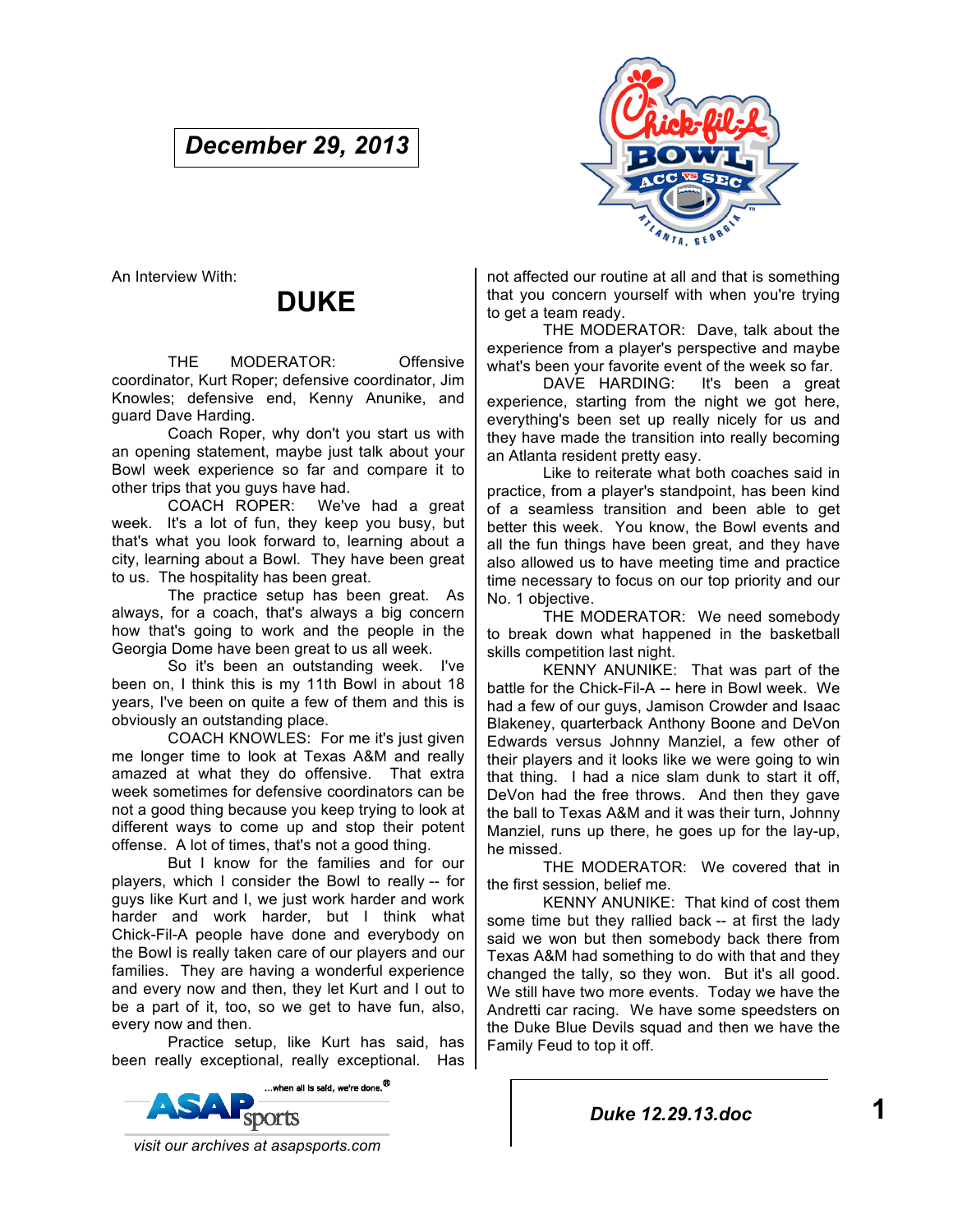**Q. You guys are seeing some mobile quarterbacks this year but none more so than Johnny Manziel. What's the defensive strategy to limit his wild scrambling ability?** 

KENNY ANUNIKE: Well, obviously this is my defensive coordinator here --

COACH KNOWLES: You'll be playing. I will not be making any tackles.

KENNY ANUNIKE: You'll be living vicariously through me. Basically Coach Knowles philosophy on this and Coach Petrie is always telling us on the d-line, collapse that pocket, make sure that he does not have a scramble lane. Because we know that Johnny Manziel, like you said, is a mobile quarterback and he likes to get out of the pocket, scramble, make plays, put on a show.

So we just have to make sure that we get in there and get some power rushes, keep the up field (indiscernible) shoulder and just make sure he stays right there in that pocket and keep that lockdown coverage in the back end.

COACH KNOWLES: Yeah, he's the best, obviously, that I think anyone has seen in our profession at ad-libbing and extending plays. We usually talk about five-second plays, and we are able to count many occasions during the games that he plays where the plays become ten seconds long, and particularly on our back end -- Kenny is right.

We have to work hard on our contained rush and really change it up with different people spying and triggering at different times and certain type of blitzes that maybe, maybe, can predict which way he's going to go, but it is so hard with him because he is so dynamic.

But the most important part is in the back end, so get those guys not to be watchers; you know, don't watch the paint dry in the back, because he does put on a great show. But our guys need to cover in the back. They need to cover in the back and let the people up front chase him all over.

So we'll be playing plenty of guys, because that's the other key to it, too, is you've got to stay fresh because people have to chase and run and those plays can become ten seconds long.

**Q. You guys have had a couple of personnel losses on offense with Duncan and Simmons; any concerns about the running game being as effective as it has been before without those guys?**<br>A mericall is said, we're done.<sup>®</sup>



DAVE HARDING: Obviously those guys have been major role players in our offense and the success that we've had this season, but one of the things we've been talking about all year is the depth that we have in both the offensive line and at the running back position -- in our stable of running backs.

We are confident in the abilities of Josh Snead and Juwan Thompson to come in there and carry the load. They are confident in their abilities, as well. And as far as the offensive line is concerned, Lucas Patrick has been our sixth man all year long, filling in for me quite a bit, coming in at tackle positions. Really the only position he has not played is center but he's been taking reps at that in practice, and so he's done a great job of filling in for Perry at right tackle.

And then as far as his backup, we have just been shifting some people around, me included. So we've got guys that are ready to step up to the challenge, a lot of experience, offensive linemen won't be phased by a position change during the game.

## **Q. Who in your career does Johnny Manziel most remind you of in terms of what he can do in extending plays and the pressure it puts on you guys?**

COACH KNOWLES: I wouldn't say in my career, but when I was a kid, I was a Minnesota Vikings fan, and that's a long story, because I grew up in inner city Philadelphia but I ended up being a Vikings fan. There was a guy, all of the old-timers will remember Fran Tarkenton and I was just amazed as a kid at the way he ran around, extended plays at a time when that was very unique and different.

Now we have an era of running quarterbacks, but defending Johnny is completely different because these are not -- these are not called runs most of the time. It's just him ad-libbing and making plays. It becomes more of like a basketball on the football field, and you have to have -- having one guy form is not enough. You really need to have two to have a chance, and like I said, try to pressure him in different ways.

But the first guy that comes to mind really is Fran Tarkenton. I guess that goes keep back to me when I was a kid. Loved watching him, and he was extremely successful at doing it. Johnny Manziel is the best that I've seen as a coach or player.

 *visit our archives at asapsports.com*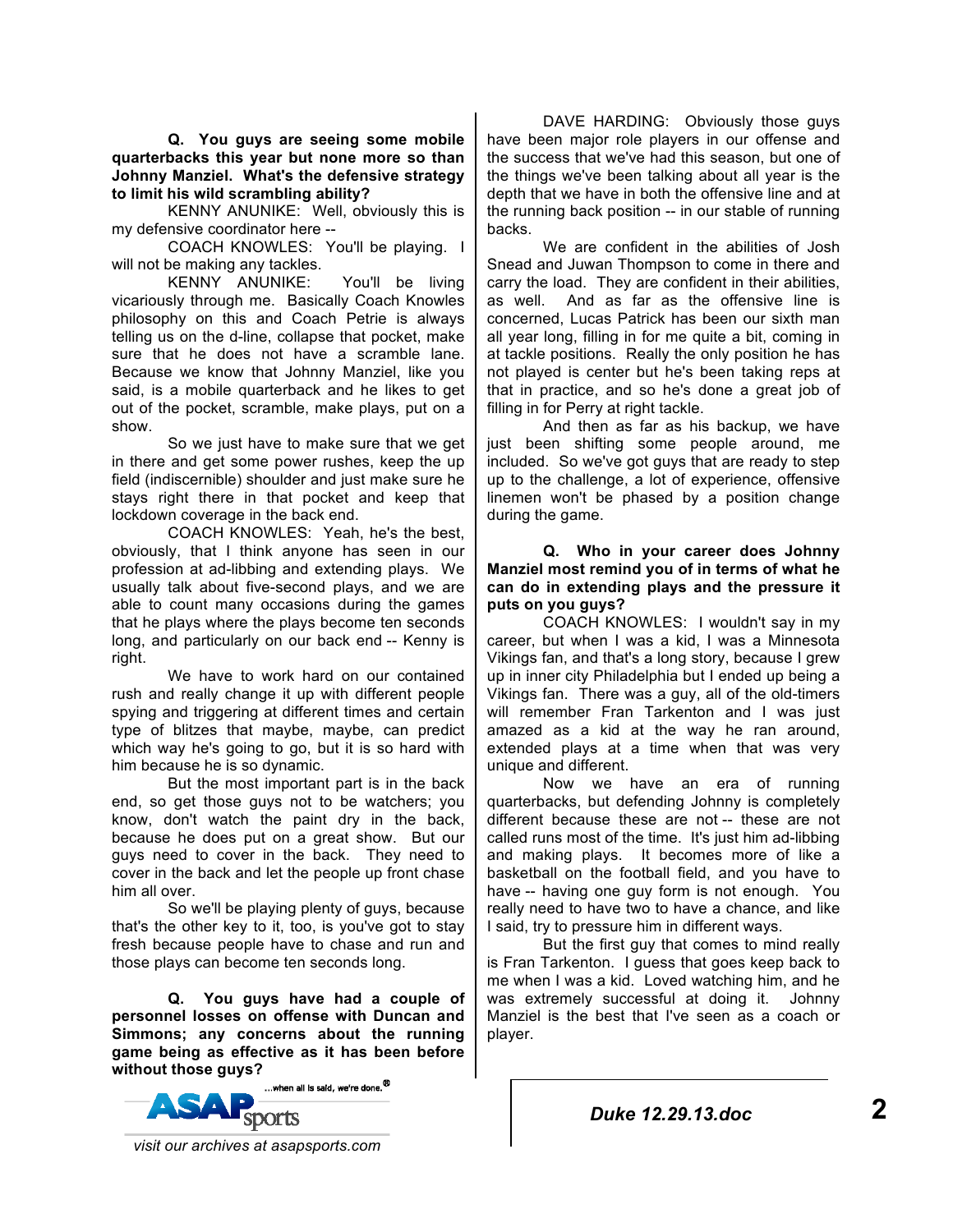**Q. How much are you trying to soak in the final couple of days with your Duke family before you head off to Gainesville?** 

COACH ROPER: It's been a great six years. I told the players this the other day; it's been the most magical season I've ever been a part of, and I've been a part of a National Championship season.

But this group of guys, I think what we all enjoy the most is the friendships that we create and there is a coach/player relationship, but these guys are my friends and I'll stay close with these guys for a long time. Going to miss them. That's what it really gets down to.

I think you try to enjoy every day with these guys the same. I have not really put it in those terms in my mind of soak it in, but I'm going to miss being around this group of offensive players and quarterbacks. I think if Dave was staying, it would be harder but he's walking out the door with me.

I tell you what, it's been a great group of guys. I love them. I love them to death.

#### **Q. Jim, could you talk about how satisfying is it for you to be sitting here with Kenny after all he's gone through and to have him enjoy the success that he's had?**

COACH KNOWLES: You know, I look at Kenny and Mickey and I see our program. You can look into his eyes, you can look at what his body has been through and you see Duke football. You see a program and a man where it's taken a lot of hard work, a lot of perseverance, an attitude to never quit; a positive attitude.

Kenny and I have been through some tough times together where we have taken the field and really been out-matched and we have lived through those. It's great for me to see him be recognized and to see his team and his defense be able to step up and say that we can play with anybody in the country. Kenny has put a lot of time into this program and he kept coming back when other guys would have walked away.

So now he and I are at a press conference at one of the premiere Bowls in the country, and for Duke, it's an incredible success story, and he embodies the whole of it.

KENNY ANUNIKE: Appreciate that, Coach.

COACH KNOWLES: Night Train, too. He goes by the Night Train.



**Q. You talked a little bit about losing Perry but what kind of role has he played since the injury in working with the rest of the offensive line, and particularly Lucas, making sure you guys are all prepared for this week?** 

DAVE HARDING: He's been at every practice and every meeting. He's been very visible and vocal throughout the whole Bowl preparation. He's a leader of this offensive line and of this team. He's a little quieter than some. He's not a vocal leader but he's somebody that you can count on to be there early and to give it his all and to just be committed to the process.

So he's been a huge help to Lucas and to all the young tackles that we have. We have a lot of young guys coming up through the system and they have bright futures ahead of them and Perry realizes that and he has a chance to leave his legacy in a different way. He's been a huge help to me as well watching film. He'll come over and say, hey, why don't you try doing this; he's a really smart guy and has been able to contribute and even in his absence from the field.

**Q. You've faced a lot of good quarterbacks in the ACC. How challenging is it for you as a defensive lineman to play somebody like Manziel where you want to be aggressive but at the same point you have to be disciplined and balanced in the heat of the competition?** 

KENNY ANUNIKE: That's exactly right. As Coach Knowles can tell you, I'm a very aggressive guy coming off the edge.

When you are playing a quarterback like Johnny Manziel who will take advantage of something like that and has a good game, then you have to limit your rush. Certain things you just can't do. You can't zoom high, and when we say zoom high, it's going -- taking off behind the offensive tackle and trying to get the quarterback from behind, because Johnny Manziel steps up in the pocket and his line will continue to block and he will take off right up the middle, and that will hurt us and that's how they hurt teams in the past.

So Coach Knowles and Coach Petrie always talk about leveling your rush so, when you get to level the quarterback, try to use a long arm, try to get back in his face and you just have to coordinate with your other defensive lineman. If I'm going high, then I have to make sure my left hand adjustment spot is going to come low so we

 *visit our archives at asapsports.com*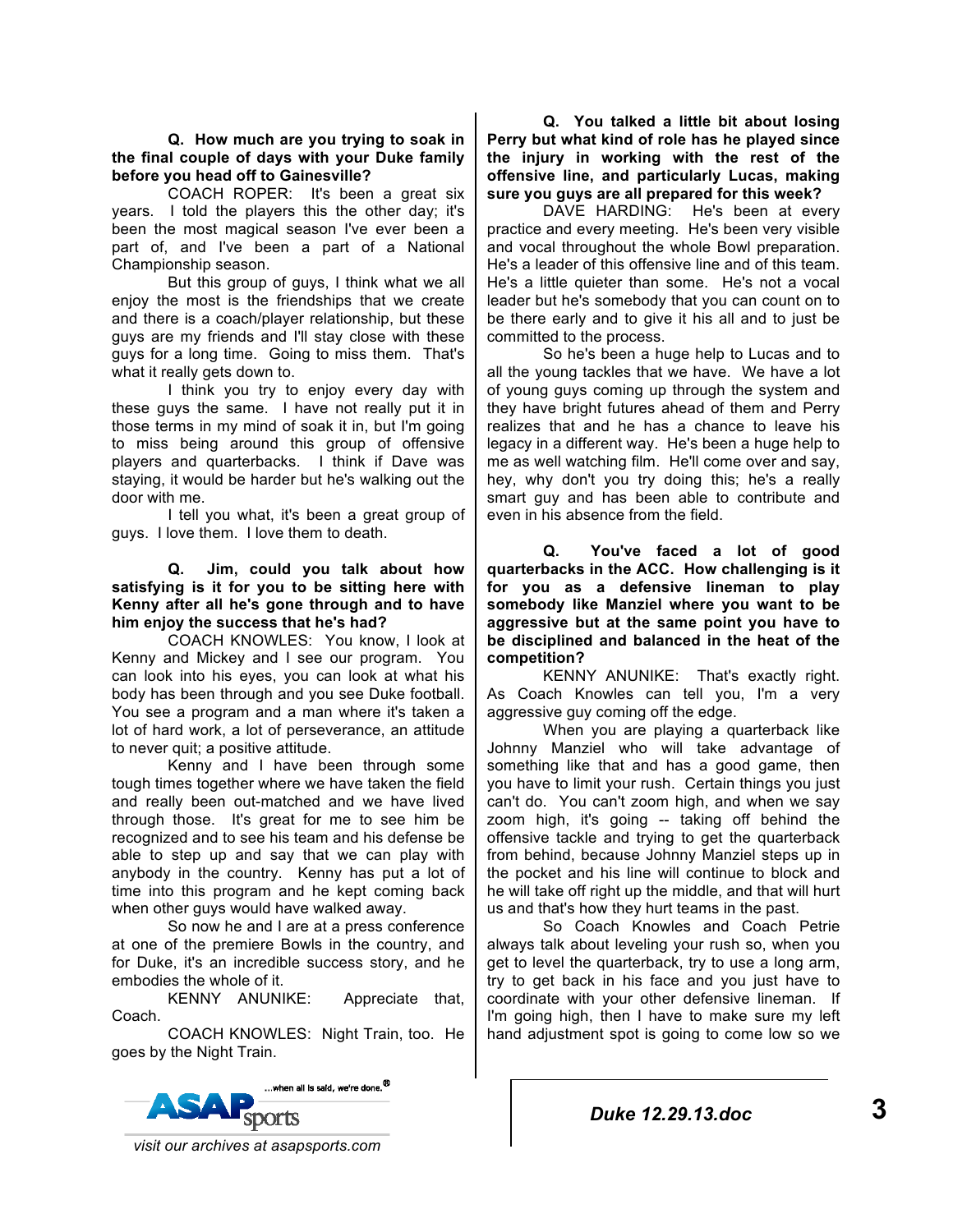can contain him.

So it's all just about collapsing that pocket. and like Coach Knowles was talking about, making sure our guys stay locked in in coverage, don't watch the show, because that's how the receivers keep the play alive and they can hurt you.

## **Q. Could you talk about the pressure Johnny Manziel puts on your unit to keep him off the field and score more, does it change your philosophy at all?**

COACH ROPER: I think you always go into the same game with the same thought process, let's take care of the football, let's try to make plays when the opportunity is there to make plays and get the game into the fourth quarter. But you never know how a game, the flow of a game is going to go.

So obviously if he's having a lot of success, then you've got to try to match that success. It's not a lot different than when you play an option team like Georgia Tech who has the ability to minimize your possessions and put points on the score board obviously.

So does it add any pressure, no. It's the same thought process as a play caller, but I think your thought process has to change based on how the game is flowing.

#### **Q. Do you take anything from the LSU and Missouri ballgame where the A&M defense struggled sometimes or does the time that they have had to recover erase all that?**

COACH ROPER: Well, obviously you watch a lot of tape you and plan and you try to come up with your best plan. I think the best teams find out what their identity is and they hang their hat on that identity. Our identity is different than an LSU.

We are going to be a team that plays with more spread formations, more space, and we are going to try to put guys in that space. But while we're in spread formations, we still like to be a physical football team. And so we are going to be true to our identity. We are going to be ourselves. We are going to run the plays that we have run all year and go try to execute them.

**Q. I guess you got to see a pretty good running quarterback in practice a lot in Brandon Connette, how does seeing him in practice help you against a guy like Manziel, and also, who is running the scout team quarterback for you guys as Manziel?** 

...when all is said, we're done.<sup>®</sup> sports

KENNY ANUNIKE: Yeah, that's definitely getting a good look from a guy like Brandon Connette, who is a pretty fast quarterback. And then like the offensive coordinators tell those guys, sometimes hold the ball and not pass it and scramble. So we have had a scramble drill with Coach Knowles, and that's helped tremendously, especially on the scout team quarterbacks, one of the scout team quarterbacks, Quay Chambers, he's a very fast guy, and that scramble drill was extremely tiring. We ran it over and over again so now we are used to it.

But that's a tremendous help and those guys on our scout team, they go in the film room and study guys like Manziel and the backs that they have and try to emulate exactly what they do so we can get the best look possible, so when it comes to game time, we are ready; we've already seen it.

## **Q. What has back-to-back Bowl games done for the Duke program?**

COACH ROPER: Well, I think it's been the most satisfying experience of my career the last two years, and Coach Knowles really said earlier: It kind of embodies Duke football now.

It was a challenge when we got here six years ago and guys like Kenny and Dave had to say, we believe in your vision. When you're selling a vision as a coach, you don't always 100 percent know if it's going to come true. You don't know that.

You work to try to accomplish those things and when it does come true and the guys that believed in you and bought in, there's nothing like it to say, hey, thank you to those guys for believing. Like I say, it's been the most gratifying experience of my career.

COACH KNOWLES: I think it's amazing what you can accomplish with a group of guys when no one cares who gets the credit, and that's what we have. We are losing Kurt and that's a big deal to me personally and to us, because there are no egos on our staff.

We came into Duke and we all knew what our goal was and that was to be sitting here and we didn't know how long it would take but we knew we had good people. Kurt and I were together at Ole Miss, and so we all know how to win and what it takes and these guys believed in us, they listened, they are coachable. So it's been a joy.

Now we all know in life, a lot of times it still

*Duke 12.29.13.doc* **4**

 *visit our archives at asapsports.com*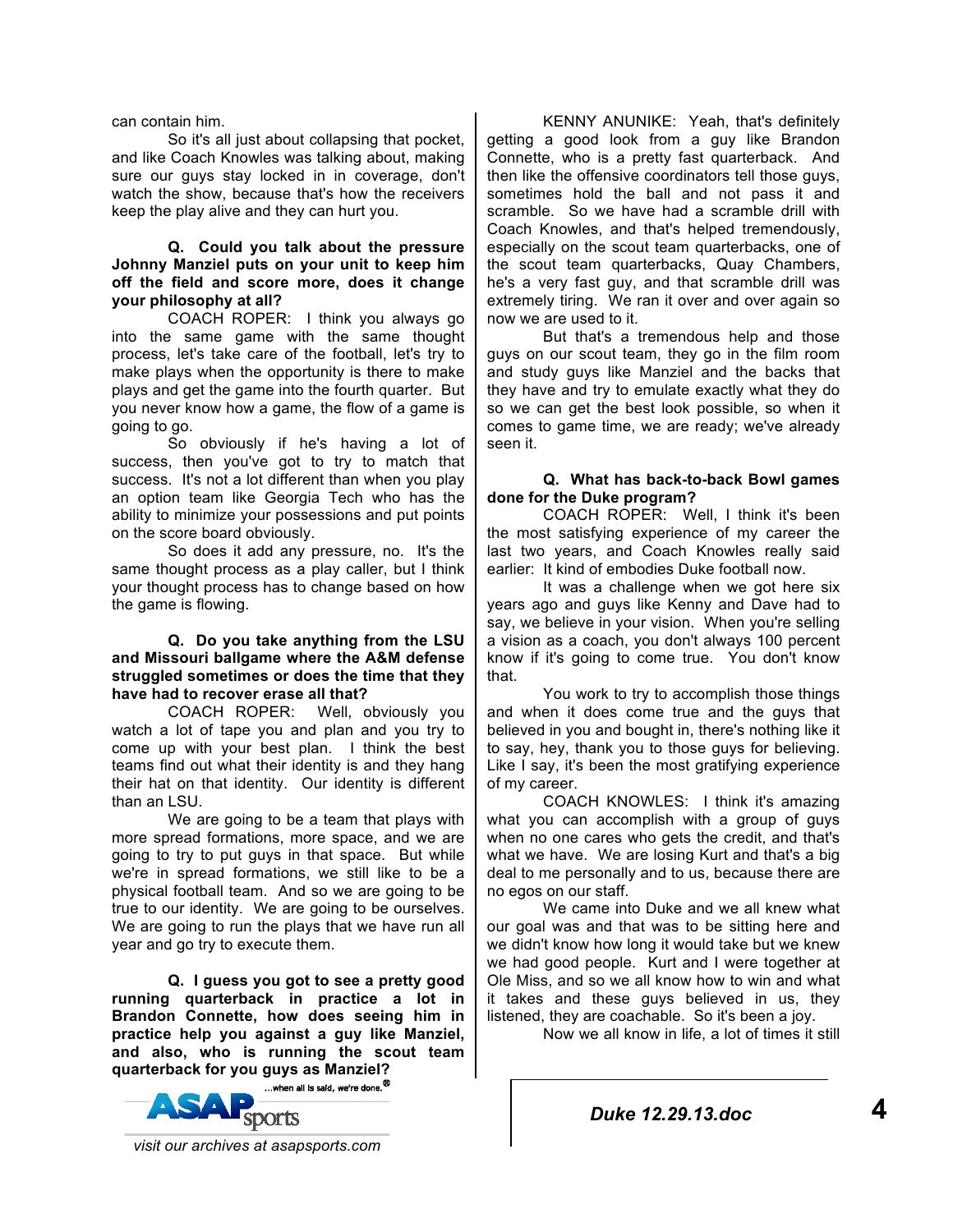doesn't work out. The good guy doesn't always win but we feel like we've done things the right way, with good people, with no egos, nobody had a separate agenda of where they wanted to be or what they wanted to do, and everybody was really pulling in the same direction.

#### **Q. Once again, Duke finds itself as underdog for this game, a position you've been in all season. What does it mean to get another chance to disprove that, except this time on a national scale?**

DAVE HARDING: I think the implications for this game are huge, reiterating what both coaches just said. This program has come so far since I first got here. We've improved so much.

A lot of that has been changing a culture around with our fans who support us and the people in North Carolina and across the country really realizing we are serious about football at Duke University and we are coming into every game expecting to win and having prepared to win. This year has been huge for that, having an historic season and racking up ten wins has been great. You can slowly see the perception of our program change, which is a lot of fun.

But with that being said, it's nowhere where we want it to be. We have a lot of work to do and we know that as seniors and as coaches, that we need to leave the next year's team in a good position, and the best way to do that is to get that 11th win, something that's unprecedented around Duke University, and we know that this is the biggest stage that we have played on, the date, primetime, on New Year's Eve, and we have a lot of recruits watching and a lot of naysayers, and we are ready to prove them wrong, just like we have the rest of this year.

KENNY ANUNIKE: Like Dave said, this is an opportunity on a national scale to show the direction this program is moving in. We have accomplished tremendous milestones along this journey and it's been a magical journey. We are looking to cap it off with a win here against Texas A&M.

I tell you, being the underdog, we've been underdogs my whole career since I've been here. That's nothing new. Has not changed. But what has changed, though, is the expectations. This team, it's something different. Going into every game, we expected to win and the results have been awesome, as you can see, going up against ranked teams like Virginia Tech and Miami, we went into those games with a different mind-set



than we have in the past. We went into those games expecting to win, and the outcome has been great.

So this game, we are not going to treat it any differently. We are going in with an expectation to win, and that's the culture, the culture that Coach Cutcliffe grew since me and Dave since the whole coaching staff has come to this university to embark on; and that was to change this culture and just really make it a place that's just used to winning, just like our basketball team.

Now going around campus, people are talking about, man, we are becoming a football school. To hear that, it's awesome. It's really just -- it blows my mind. I'm just so proud to be playing my last game as a blue did he have I will against Texas A&M Aggies here in the Chick-Fil-A Bowl. Can't wait.

**Q. So follow-up on the Florida State question -- what impressed you the most after playing -- that you didn't get a full picture of on film that when you're actually playing them you get a better sense of?** 

KENNY ANUNIKE: I was just going to say, actually the speed, the speed of their offense. Their running backs, their receivers, you could tell a lot by what you see on tape but when you're actually out there, it's just a whole different ballgame. Because whatever the team has done in the previous games, they might switch it up on you; you never know. That's why we are defensive players, we react. We react to anything you throw at us.

I would the overall speed -- and they were strong. They were strong. But I think we just didn't play our best game. We didn't play to our full potential. I think that if we had done that, the outcome might have been a little different but that's in the past and we are not looking at that anymore.

COACH KNOWLES: Florida State across the board in all positions, that's what I would say, the depth of their offensive line is extremely impressive to me. We knew their receivers and their quarterback -- he's a lot bigger and stronger in person. But they don't have any real weaknesses. They are playing for the National Championship and they deserve it.

**Q. Playing in a dome sometimes changes the pace and the tempo of a game. In** 

*Duke 12.29.13.doc* **5**

 *visit our archives at asapsports.com*